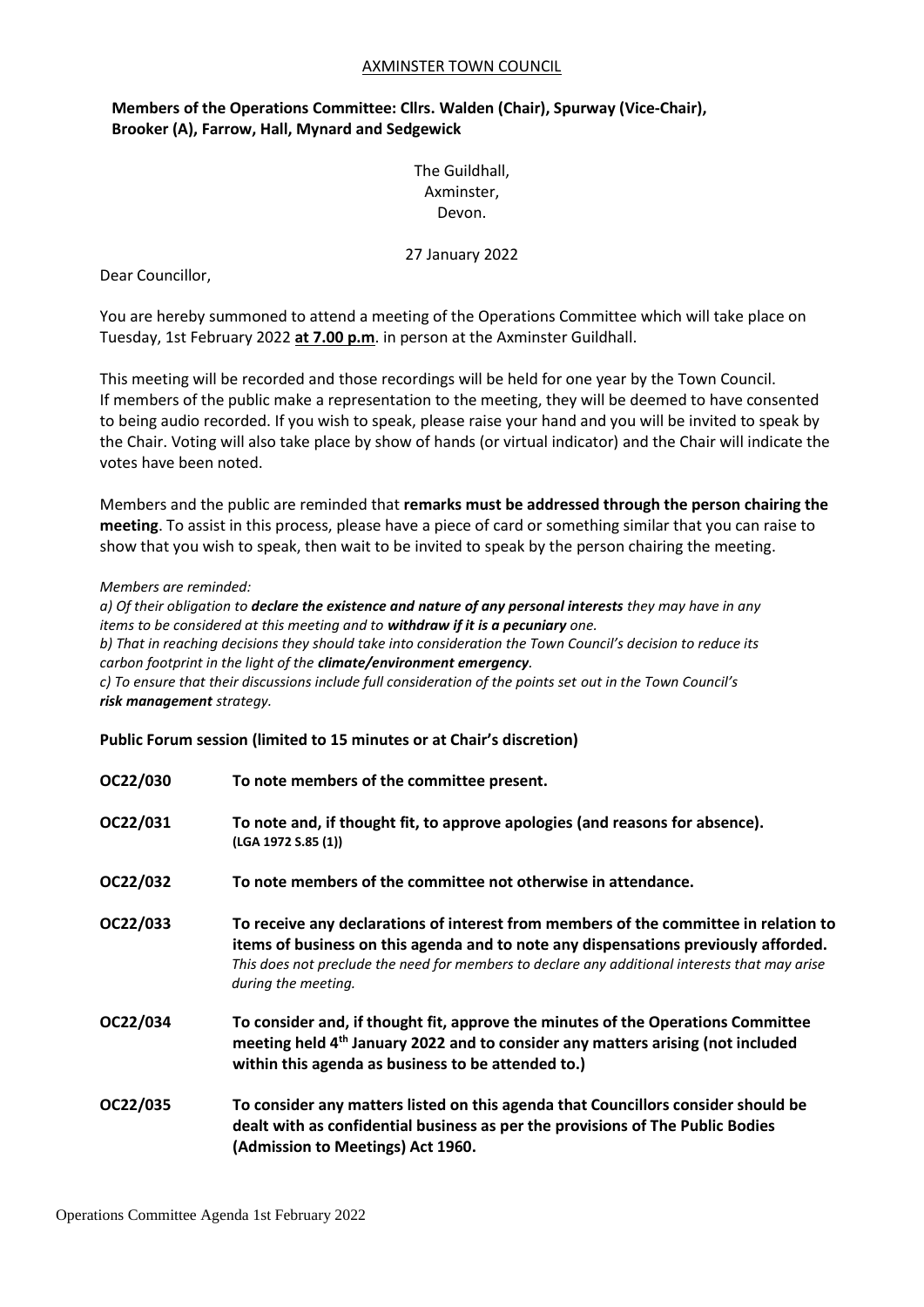# **Operations Committee business to be considered:**

## **OC22/036 To consider request from Cllr. Steve Holt to join the Operations Committee.**

## **OC22/037 To consider matters pertaining to the Guildhall building (and curtilage):**

i) To consider proposals to provide smoking shelter amenity at rear of building for Council/guildhall staff.

ii) To consider request for removal, disposal and/or sale of balcony seating to provide greater amenity, space and to permit 100% coverage of carpet flooring (when laid).

iii) To consider request to re-install steel partition shutter between bar area to create a self-contained/dualuse refreshment/catering facility.

iv) To receive an update on repairs and maintenance of Guildhall signage and lettering (front elevation). v) To consider proposals for redecoration of external front elevation of the Guildhall.

vi) To receive update on improved/enhanced CCTV coverage and data capture on Guildhall (EXT.&INT.) vii) To consider request to replace extractor fan within bar (tap) room at a cost of £132.

viii) To consider whether Council wishes to undertake annual LOLER testing on the three lighting winches inside the main Guildhall building.

ix) To consider request for provision of a waste skip to dispose of damage/waste/redundant items from Guildhall.

x) To consider request to re-locate the Town Council's heritage items (Charter declaration, Market Town Declaration and twinning agreements) from the main lobby into the vestibule area (by staircase). To also consider request to re-locate Mayoral pictures from Churchill Room to vestibule area, and to consider relocation of painted Town Crest board from main Guildhall room into an alternate location.

# **OC22/038 To consider matters pertaining to the Old Courthouse (OCH) Complex:**

i) To consider proposals to improve public garden amenity and maintenance thereof.

ii) To consider proposals for the purchase and installation of additional bench amenity (see below also).

iii) To consider proposed expenditure on professional fees for future building services at OCH.

# **OC22/039 Update on Section 106 projects ongoing:**

i) Raymond's Hill Play Area - see agenda item 052 below

ii) Axminster Skatepark at Cloakham Lawns - see agenda item 052 below

iii) Cloakham Lawns public artwork project.

# **OC22/040 To consider matters pertaining Town Centre development and regeneration:**

i) Town Centre Signage Project (Chair to speak on this matter).

ii) To consider update on matter of potential installation of enhanced/additional Tourism "Brown" signage. iii) To consider proposal for provision of enhanced/improved Town Centre mapping amenity for residents and visitors.

# **OC22/041 To consider matters pertaining to the Jubilee Field Open Space amenity:**

i) Update on transfer of land from EDDC to the Town Council.

ii) To receive update on forthcoming Public meeting (8/2) to consider future use/amenity of the site.

iii) To consider proposals for noticeboards (two) to highlight ownership, liability, responsibility and site rules and regulations).

iv) To consider request from parishioner for temporary access point surface improvements from Boxfield Road; Committee to consider options for materials and works associated with the access point.

*Continued overleaf.*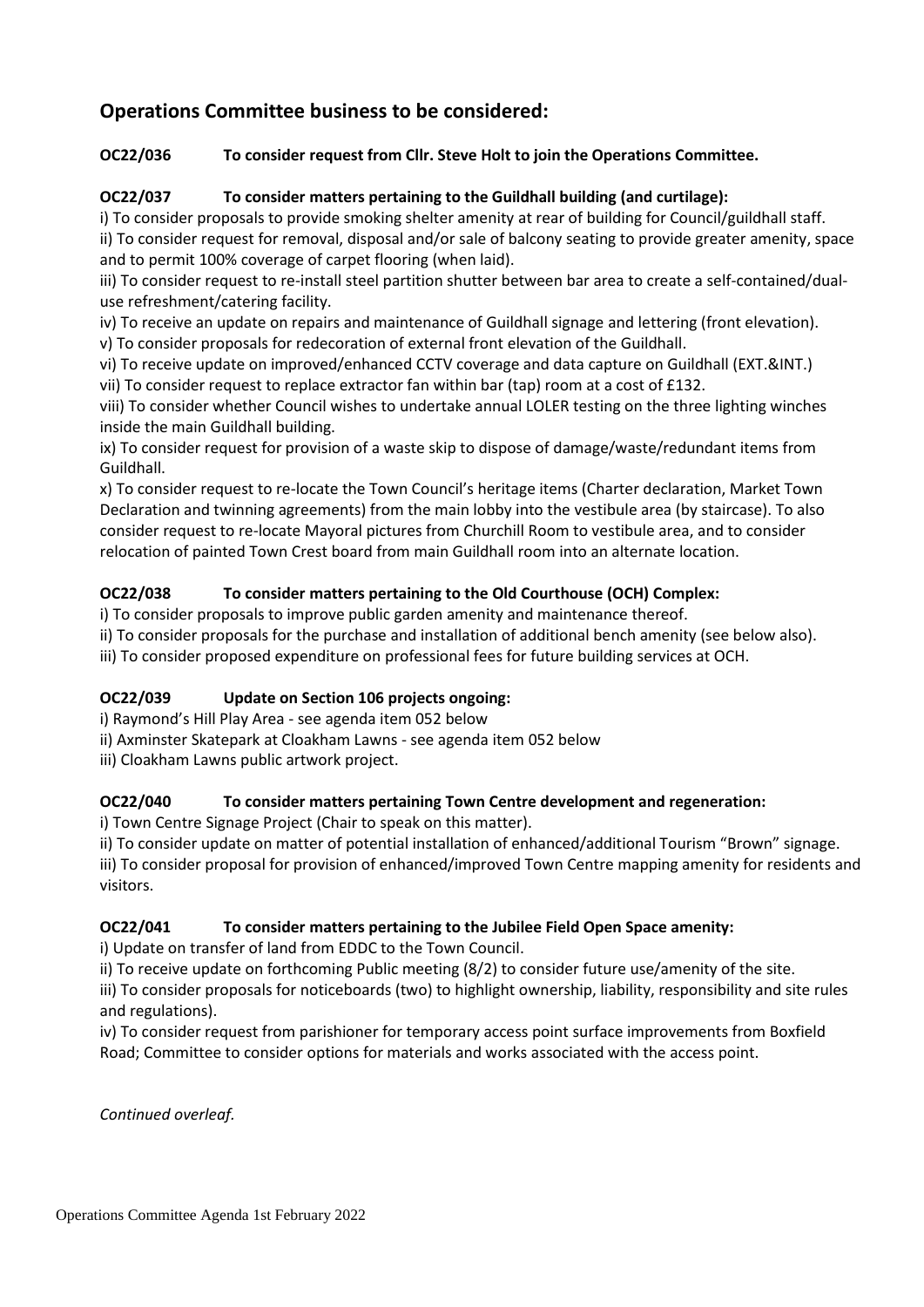## **OC22/042 Update on Public Rights of Way matters / P3 works in progress:**

## **OC22/043 To consider matters pertaining to the Town Cemetery:**

- i) To consider proposed wording/design for new consolidated entrance signage.
- ii) To consider whether Council wishes to formally register the Cemetery as a Commonwealth
	- War Graves site and to erect a CWG sign at the entrance as a consequence.

## **OC22/044 To consider matters pertaining to Town Allotments:**

- i) To receive update on line marking improvements at Woodbury Park site; Locum Clerk to speak.
- ii) To receive update from Locum Clerk re: gate replacement at North Street site.
- iii) To consider suggestion for an adjacent pedestrian gate access at North Street.
- iv) To consider request for hardstanding improvements at newly created gateway access (North St.)
- v) To consider proposal for purchase and installation of ECO-WC's at the 3 sites as a tenant amenity.

# **OC22/045 To consider matters pertaining to Health and Safety/H&S Sub-Committee:**

i) Health and Safety Audit Report: update from Locum Clerk (to include review of reports received to date). ii) To consider provision of fire safety and alarm maintenance/servicing at Council's buildings.

iii) To consider draft Terms of Reference for H&S sub.comm.

# **OC22/046 To consider update from Locum Clerk re: Welcome Back Funding capital expenditure:**

i) To review schedule of items successfully bid for (and ordered) and to consider siting and location of each item.

# **OC22/047 To consider matters pertaining to Council's external liaison and representation:**

i) To consider Council's potential involvement with the Totally Locally "Banners" project.

# **OC22/048 To consider updates on CCTV installation and coverage within Town Centre:**

i) Report from Locum Clerk after discussions with installer and commissioned CCTV consultant.

# **OC22/049 To consider proposals for new/improved/replacement amenities in the parish:**

i) To consider options for replacement noticeboard at Poplar Mount car park location.

ii) To receive report from Locum Clerk on meetings with representatives of Southern Railways re: possible co-operation on projects at the Axminster Railway Station site.

iii) To consider update on defibrillator project and to assess potential new locations for such equipment.

# **OC22/050 To consider proposals for Council assets and/or plant & equipment:**

i) To re-consider proposal for purchase of chipping equipment to assist outdoor staff in disposal of organic material from trees on Council land.

ii) To consider request for purchase of a 3kw portable generator to assist in maintenance works where power supply is required and to provide additional support for Council's Winter/Emergency Resilience Plans.

iii) To consider request for petrol "post-hole borer" to assist with excavations and installations of posts, poles, fences and other items under grounds maintenance programme.

iv) To consider request for purchase of a tower scaffold for interior and exterior site works (at height) as an alternative to renting such equipment in when required.

v) To consider quotation for bodywork repairs to Council's works vehicle (identified during recent service).

# **OC22/051 Chair's Announcements / Matters of Urgency to be noted:**

*Continued overleaf*